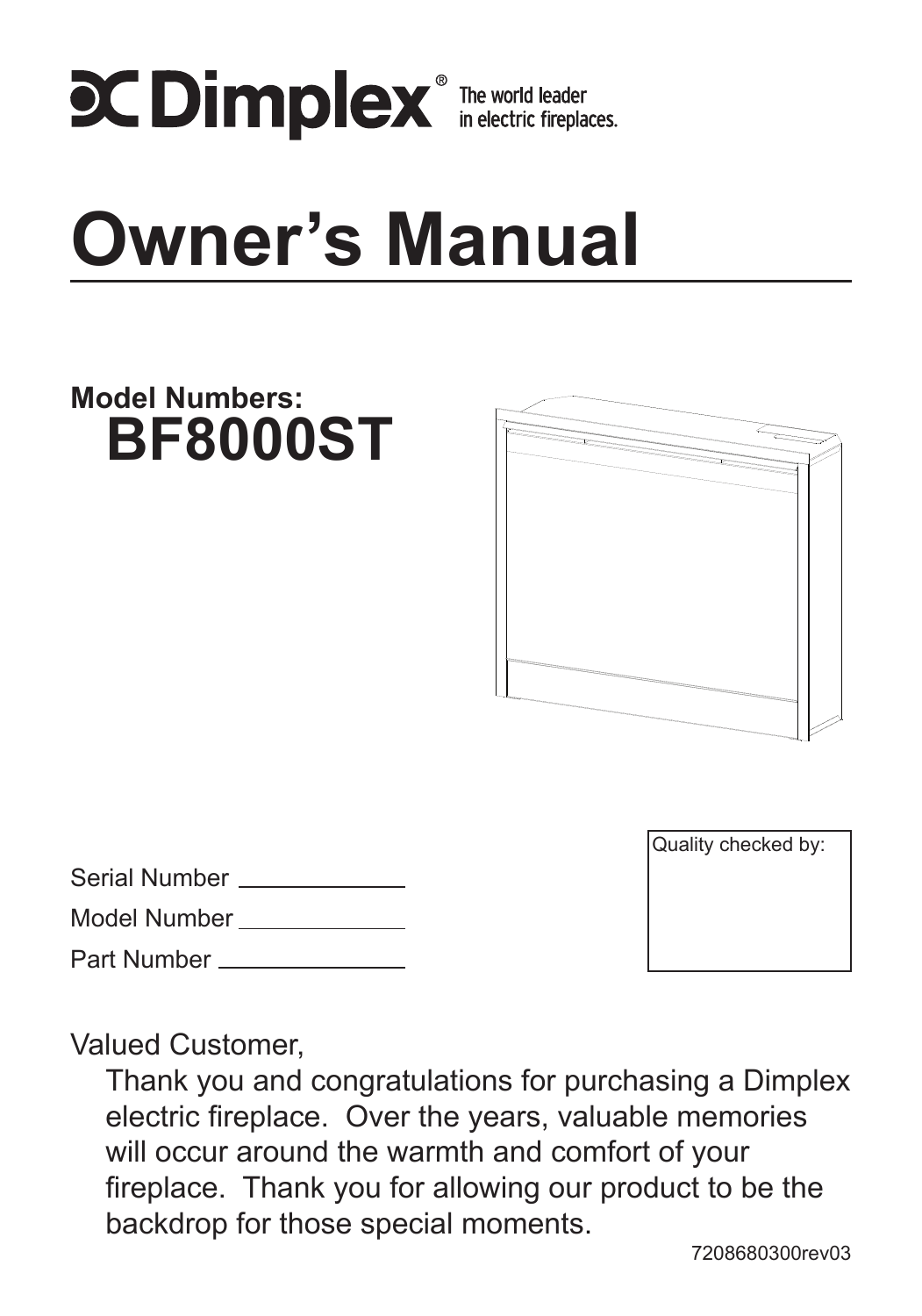# **QUICK REFERENCE GUIDE**

- 1. Prior to the first use of the fireplace verify the following:
	- Are the circuit breakers for the fireplace on?
	- Are the light bulbs in your fireplace loose? (To check, follow the instructions for replacing the light bulbs under the maintenance section of this manual)
- 2. The heater on your fireplace may emit a slight, harmless odor when first used. This odor is a normal condition caused by the initial heating of internal heater parts.
- 3. The information regarding the model of your fireplace can be found on a label located behind the control panel on the front of the fireplace. Refer to page 6 of the manual.
- 4. If you have any technical questions regarding the operation of your fireplace, or require service for your fireplace contact Dimplex North America customer service at 1-888-DIMPLEX (1-888-346-7539).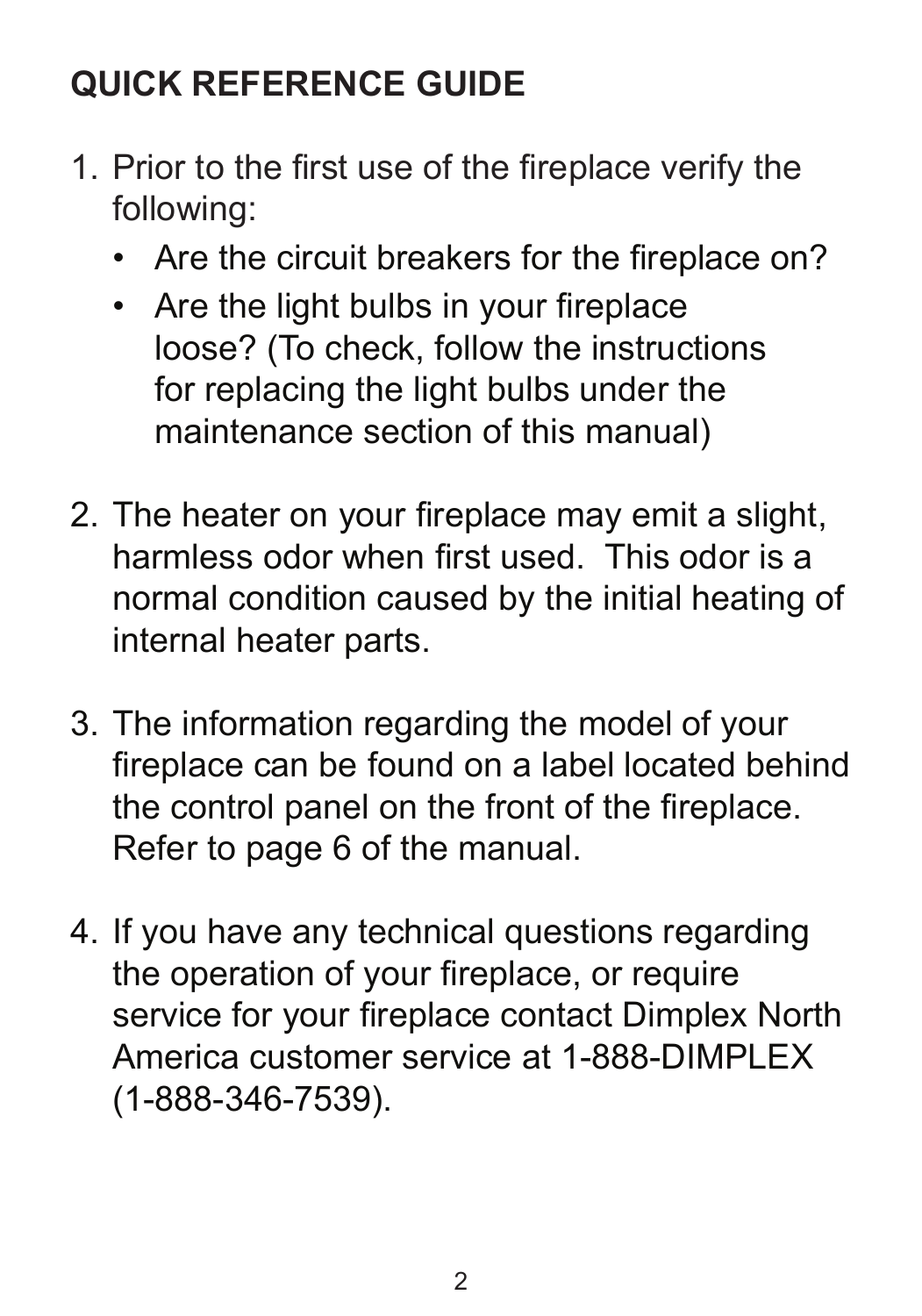# **CONTENTS**

| Important Instructions PAGE 4              |  |
|--------------------------------------------|--|
| Model and Serial Number Information PAGE 6 |  |
| Fireplace Assembly PAGE 6                  |  |
| Site Selection and Preparation PAGE 7      |  |
| Fireplace Insert Installation PAGE 8       |  |
|                                            |  |
|                                            |  |
|                                            |  |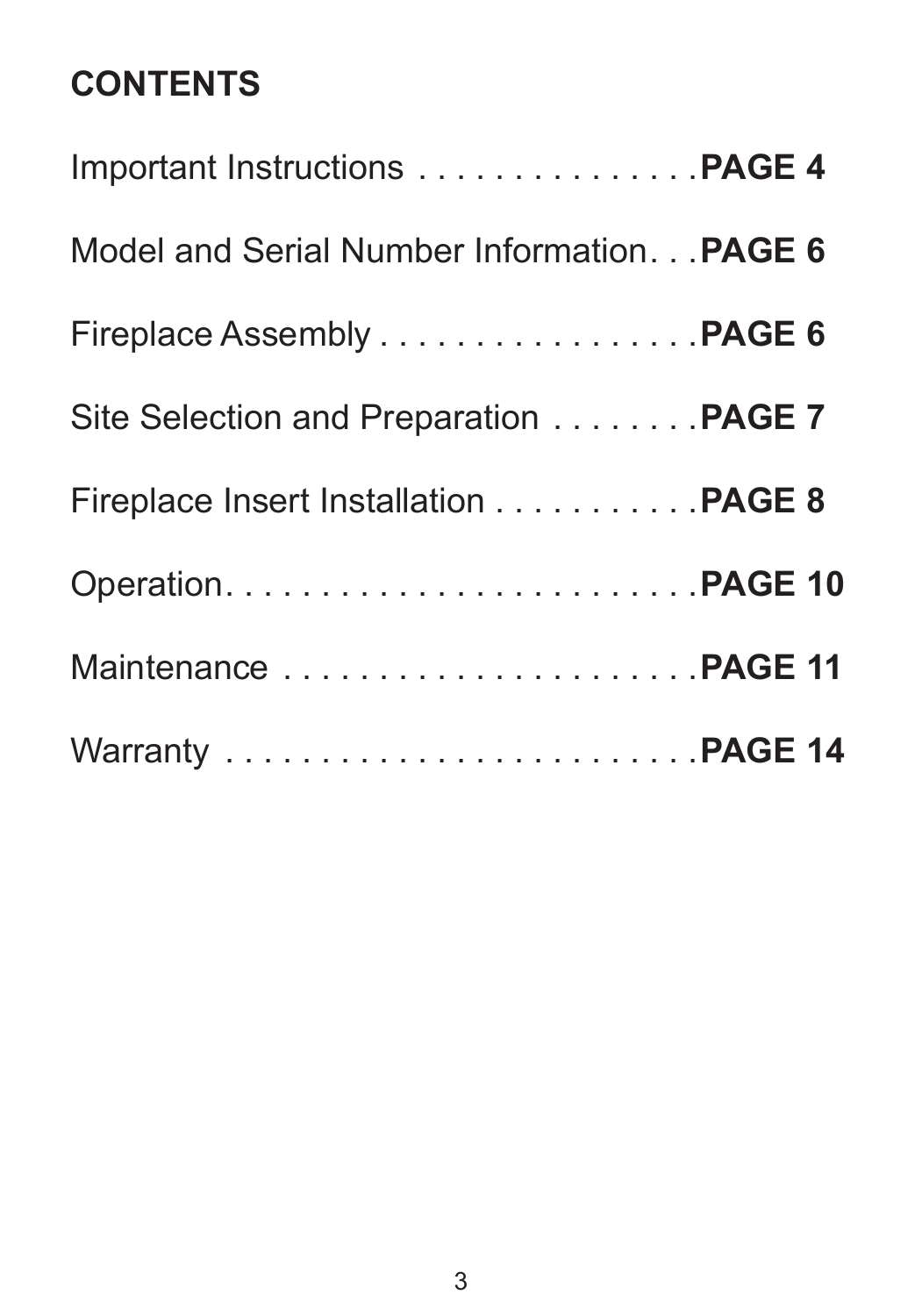# **IMPORTANT INSTRUCTIONS**

# **Please Retain This User's Guide For Future Reference**

When using electrical appliances, basic precautions should always be followed to reduce the risk of fire, electric shock, and injury to persons, including the following:

- 1. Read all instructions before using the electric fireplace.
- 2. This fireplace is hot when in use. To avoid burns, do not let bare skin touch hot surfaces. The trim around the heater outlet becomes hot during heater operation.
- 3. Extreme caution is necessary when any heater is used by or near children or invalids and whenever the unit is left operating and unattended.
- 4. Young children should be supervised to ensure that they do not play with the appliance.
- 5. The appliance is not intended for use by young children or infirmed persons without supervision.
- 6. The appliance must be positioned so that the plug is accessible.
- 7. Always unplug the electric fireplace when not in use.
- 8. If the supply cord is damaged, it must be replaced by the manufacturer, or its service agent, or a qualified person in order to avoid a hazard.
- 9. Do not operate any unit with a damaged cord or plug, or if the heater has malfunctioned, or if the electric fireplace has been dropped or damaged in any manner. Contact Dimplex Technical Service 1-888-346-7539.
- 10. Do not use outdoors.
- 11. Never locate fireplace where it may fall into a bathtub or other water container.
- 12. Do not install the fireplace directly on carpet or a similar surface which may restrict air circulation beneath the unit.
- 13. Do not run the cord under carpeting. Do not cover cord with throw rugs, runners, or the like. Arrange cord away from traffic area and where it will not be tripped over.
- 14. Do not locate the heater immediately below a fixed socket-outlet.
- 15. To disconnect the fireplace, turn the controls off, then remove the plug from the outlet.
- 16. Do not insert or allow foreign objects to enter any ventilation or exhaust opening as this may cause an electric shock or fire, or damage to the heater.
- 17. Although this unit is of zero clearance design, to prevent a possible fire, do not block air intake or exhaust in any manner. Do not use on soft surfaces,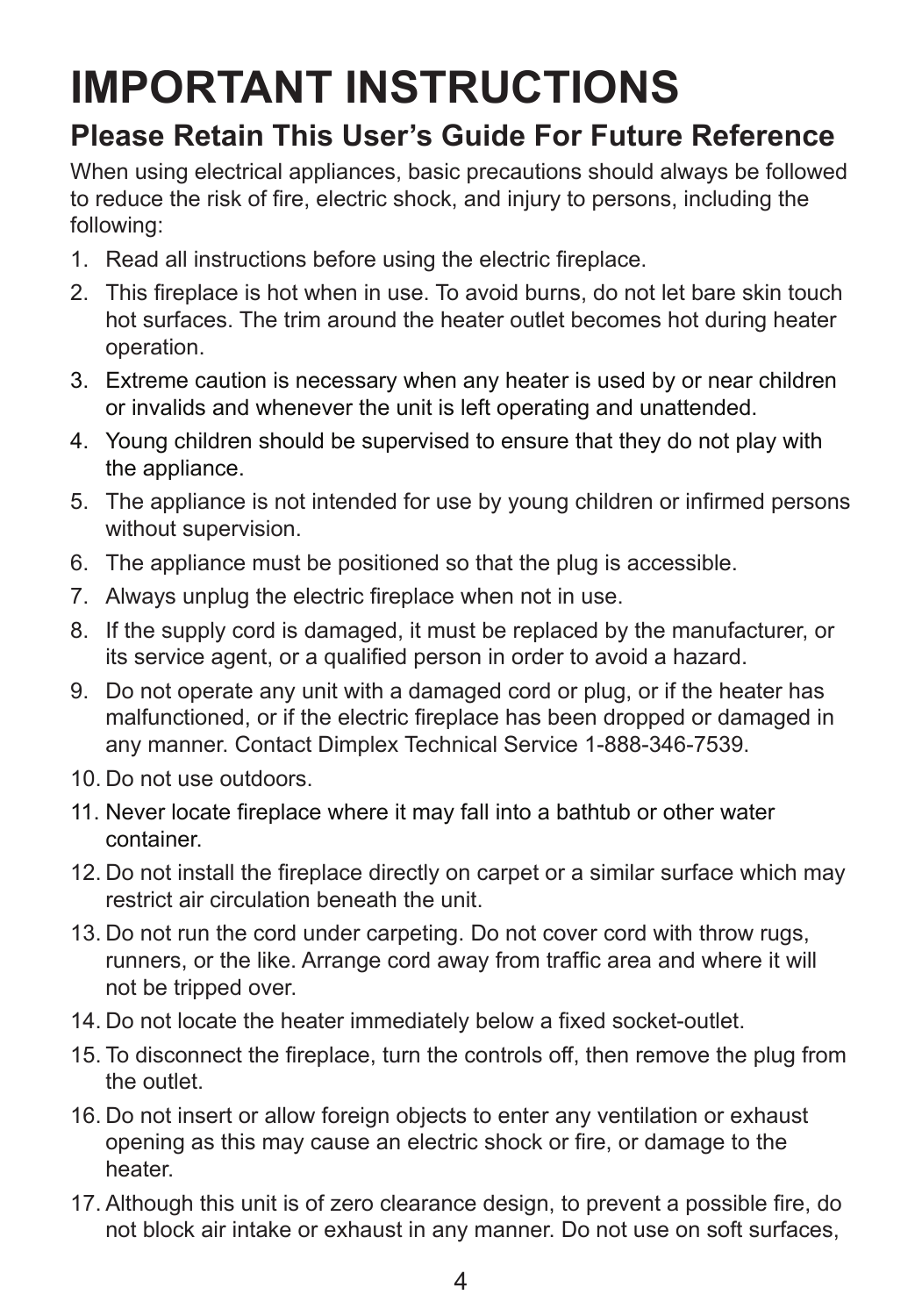like a bed, where openings may become blocked.

- 18. All electrical heaters have hot and arcing or sparking parts inside. Do not use in areas where gasoline, paint, or flammable liquids are used or stored or where the unit will be exposed to flammable vapors.
- 19. Do not modify the electric fireplace. Use it only as described in this manual. Any other use not recommended by the manufacturer may cause fire, electric shock or injury to persons.
- 20. Avoid the use of an extension cord. Extension cords may overheat and cause a risk of fire. If you must use an extension cord, the cord shall be No. 14 AWG minimum size and rated not less then 1875 Watts.
- 21. Do not burn wood or other materials in the electric fireplace.
- 22. Do not strike the fireplace glass.
- 23. Always use a certified electrician should new circuits or outlets be required.
- 24. Always use properly grounded, fused and polarized outlets.
- 25. Disconnect all power supply before performing any cleaning, maintenance or relocation of the unit.
- 26. When transporting or storing the unit and cord, keep in a dry place, free from excessive vibration and store so as to avoid damage.



**CAUTION** RISK OF ELECTRIC SHOCK Do not open No user-serviceable parts inside



# **SAVE THESE INSTRUCTIONS**

- ! **NOTE:** Procedures and techniques that are considered important enough to emphasize.
- **CAUTION:** Procedures and techniques which, if not carefully followed, will result in damage to the equipment.
- **WARNING:** Procedures and techniques which, if not carefully followed, will expose the user to the risk of fire, serious injury, illness or death.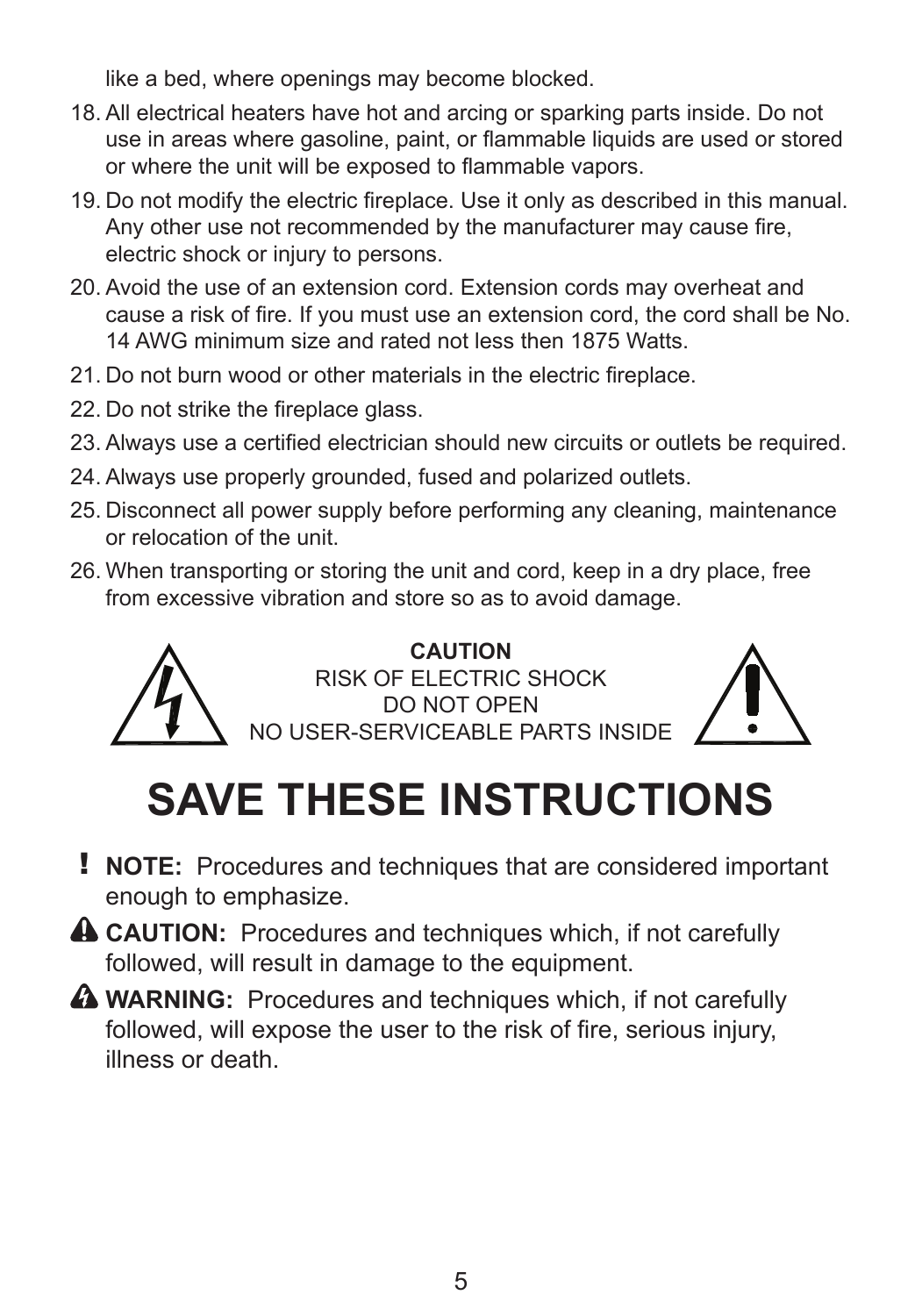# **Model and Serial Number Information**

If you have any questions regarding our products please have the product model number and serial numbers available upon calling Dimplex customer service or technical support. To locate the model and serial number labels see below. Record the model number, serial number on the front cover of this manual for future reference (figure 1).



**A WARNING:** Ensure the power cord is not installed so that it is pinched or against any sharp edges and ensure that the power cord is stored or secured to avoid tripping or snagging to reduce the risk of fire, electric shock or injury to persons.

 Electrical outlet wiring must comply with local building codes and other applicable regulations to reduce the risk of fire, electric shock and injury to persons.

 Do not attempt to wire your own new outlets or circuits. To reduce the risk of fire, electric shock or injury to persons, always use a licensed electrician.

# **Fireplace Assembly**

The only assembly required is to slide the front glass onto the fireplace and install hardware to keep it in place.

1. Remove fireplace and glass carefully from the carton, discard the plastic bag and foam packaging.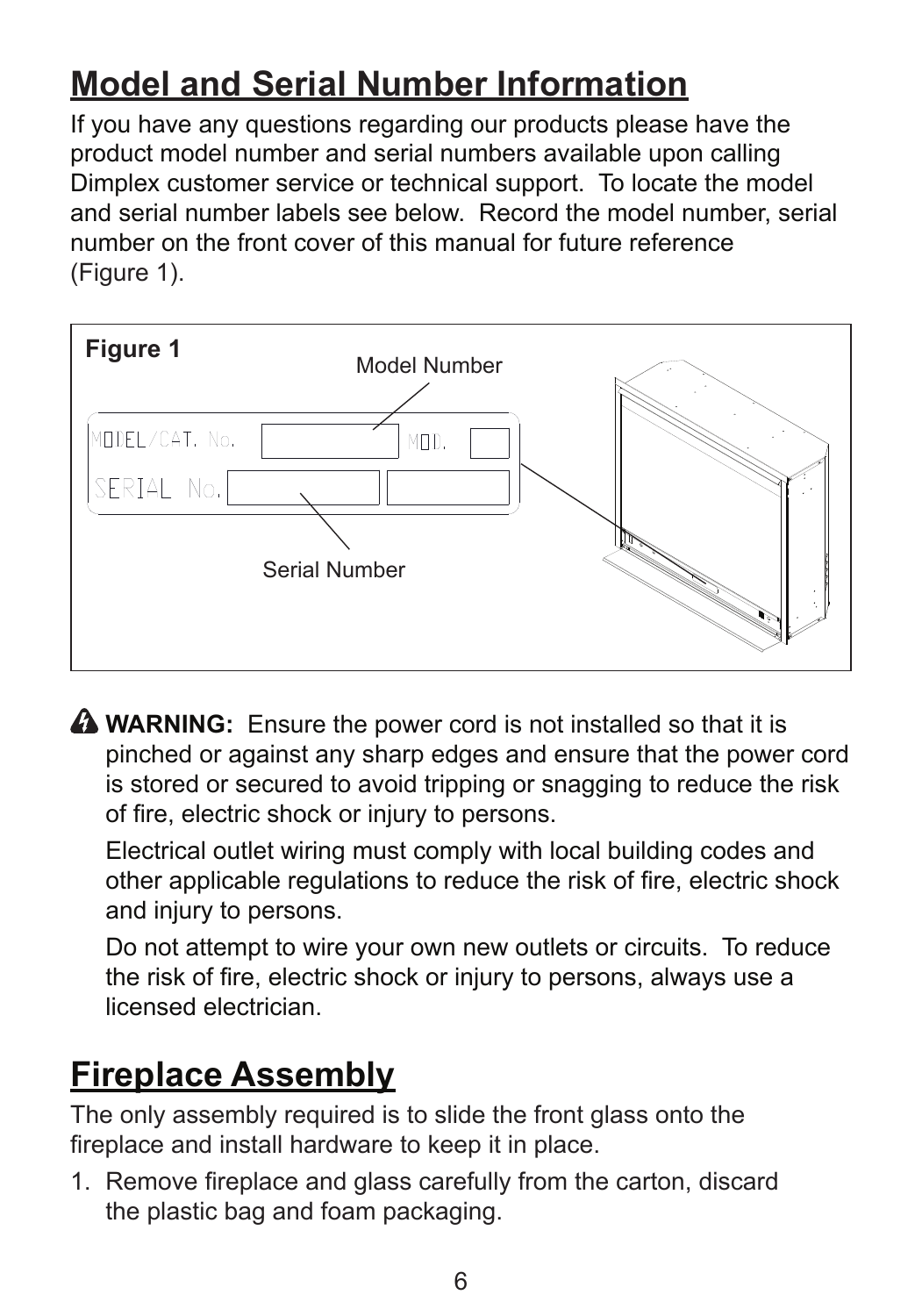- 2. Remove the foam block from within the fireplace (Figure 2).
- 3. Using side cutters or scissors, cut and remove the two (2) cable ties as shown in Figure 2 and remove the cardboard that protects the log set.
- 4. Remove the right hand side trim by removing four (4) Phillips screws at the side of the fireplace.
- 5. Place the Front Glass onto the track of the fireplace (Figure 3) and slide it along the front until it reaches the far left of the unit.
- 6. Re-attach the right hand trim piece using the four (4) Philips screws from step 4.



# **Site Selection and Preparation**

This section provides instructions for selecting a location and preparing the site to install the fireplace into your Dimplex mantel surround.

- 1. Select a suitable location that is not susceptible to moisture and is away from drapes, furniture and high traffic.
- 2. For ease of electrical hook up you may wish to locate the fireplace near an existing outlet (refer to NOTE 1).
- 3. Store the fireplace in a safe dry and dust free location.
- **A CAUTION:** Clearance for air circulation beneath the fireplace is provided by two spacers. **Do not install fireplace directly on**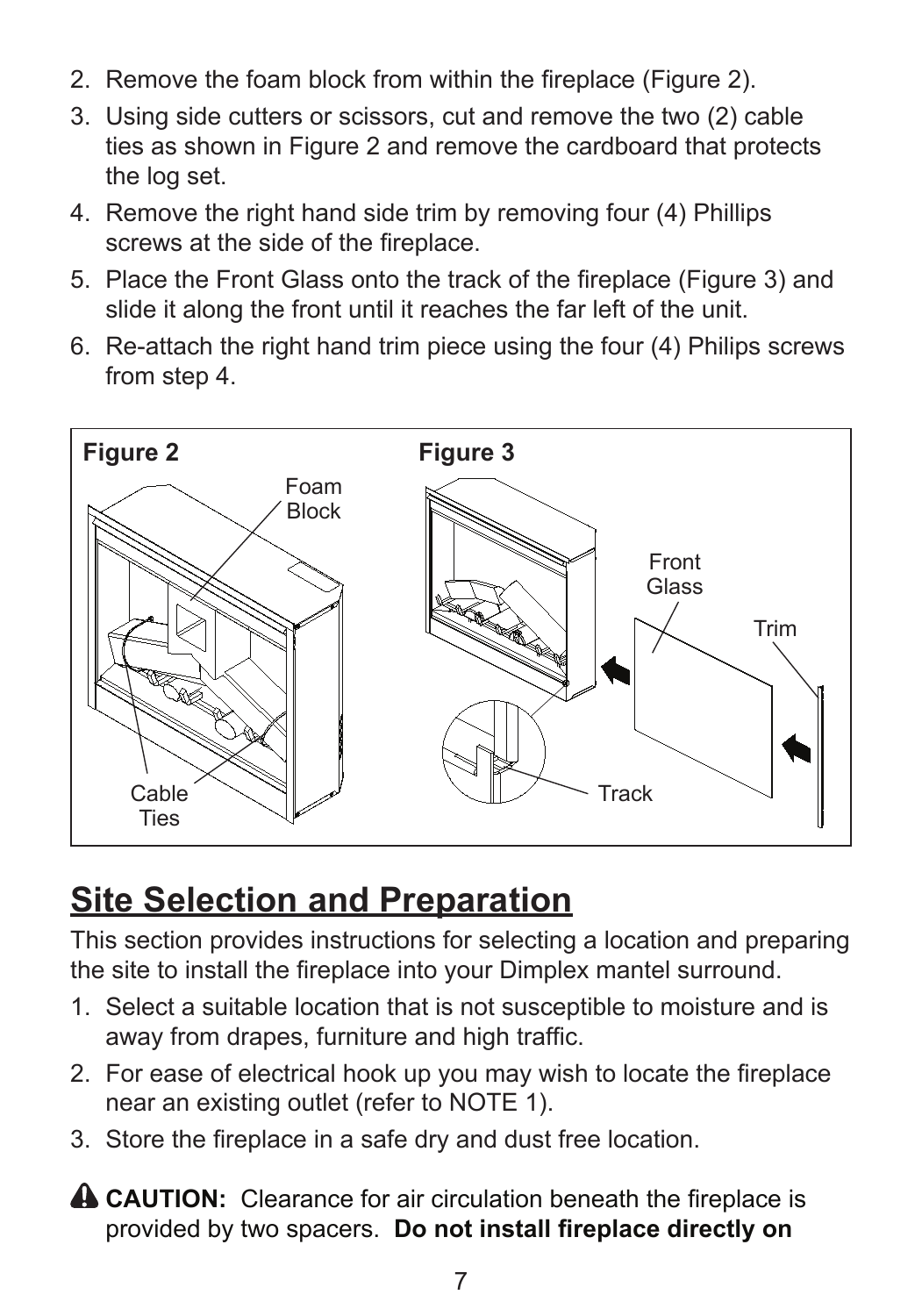**carpet or similar surfaces which may restrict air circulation**. If installing the fireplace in a carpeted area, place a one-piece, solid flat surface under the fireplace. Ensure that all feet rest securely on this surface.

! **NOTE:** The dimensions of the fireplace with the trim are 27 ⅜ inch (695 mm) wide x 23 ½ inch (596 mm) high x 8 ¾ inch (222 mm) deep. Dimensions without trim are 26  $\frac{1}{4}$  inch (663 mm) wide x 22  $\frac{7}{8}$ inch (580 mm) high x  $8\frac{3}{4}$  inch (222 mm) deep. The fireplace does not require any additional venting (Figure 4).



# **Fireplace Insert Installation**

Install the fireplace assembly into the mantel (refer to mantel assembly instructions).

- ! **NOTE:** A 15 Amp, 120 Volt circuit is required. A dedicated circuit is preferred but not essential in all cases. A dedicated circuit will be required if after installation the circuit breaker trips or fuse blows on a regular basis when the heater is operating. Additional appliances on the same circuit may exceed the current rating of the circuit breaker.
- ! **IMPORTANT:** If not using a Dimplex mantel, the fireplace must be installed in an enclosure with the following **MINIMUM** dimensions (Figure 5).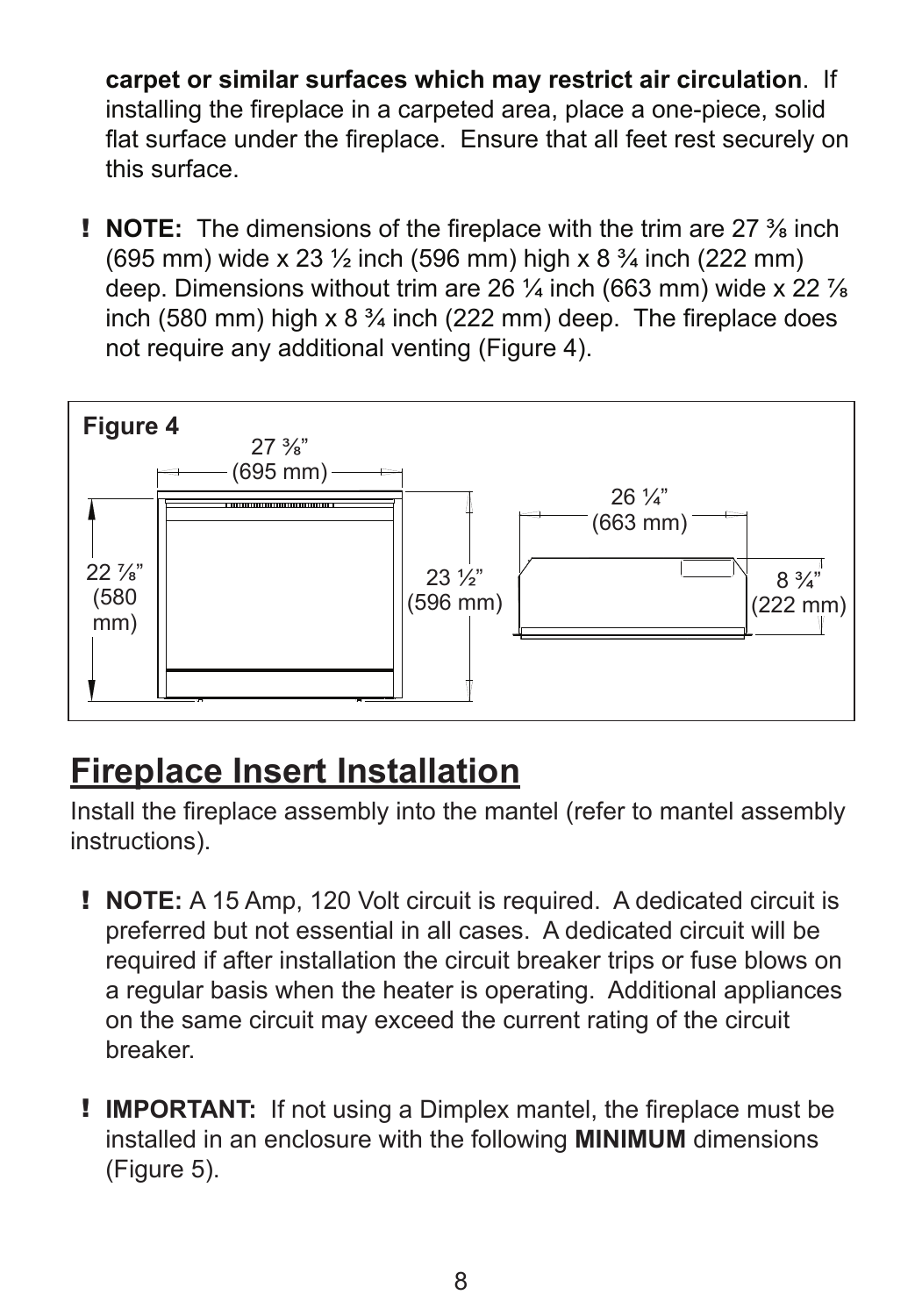# **New Wall Construction**

- 1. Select a suitable location that is not susceptible to moisture and is away from drapes, furniture and high traffic.
- 2. Place the fireplace in the desired location to see how it will look in the room.
- 3. Mark the desired location on the floor.



- 4. Use studs to frame an opening of 26  $\frac{3}{4}$  inch (679 mm) wide x 23  $\frac{1}{8}$ inch (587 mm) high x 9 inch (229 mm) deep.
- **Option #1:** The power cord can be run from behind the trim and along the wall to an outlet near the fireplace.
- **Option #2:** A new outlet can be installed inside the framing construction.

Plug the unit into a 15 Amp, 120 Volt outlet. If the cord does not reach, you may use an extension cord rated for a **minimum of 1875 Watts**.

# **Existing Fireplace**

- 1. Seal all drafts and vents with a non-fibrous insulation material to prevent any chimney debris from falling onto the fireplace. Do not install into an existing fireplace that is prone to dampness.
- 2. Cap the top of the chimney flue to prevent rain from entering.
- 3. Plan your electric power supply.
- 4. The power cord can run along the front of the hearth to an outlet near the fireplace.
- **A CAUTION:** Clearance for air circulation beneath the fireplace insert is provided by two spacers. **Do not install the fireplace insert**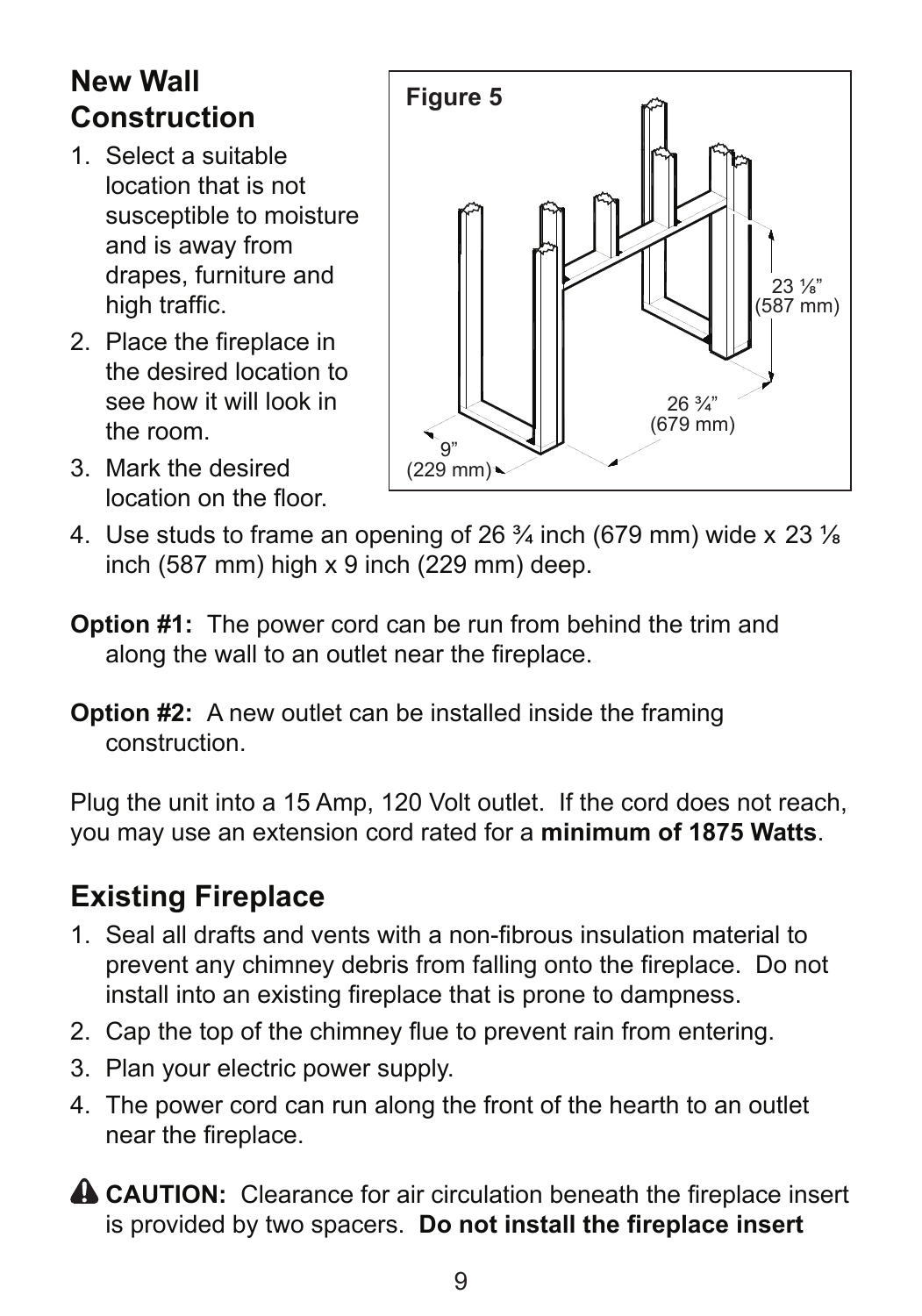**directly on carpet or similar surfaces which may restrict air circulation.** If installing the fireplace in a carpeted area, place a one-piece, solid, flat surface under the fireplace insert. Ensure that all three (3) of the insert's feet rest securely on this surface.

# **For Bathroom Use**

If this unit is installed in a bathroom it must be protected by a GFI receptacle or circuit. If receptacle is used it must be readily accessible. To prevent electrical shock this unit is an electrical appliance that is not watertight and must be installed as to prevent water from entering unit. This must be installed away from showers, tubs, etc. Never locate fireplace where it may fall into a bathtub or other water container. High temperatures may be generated under certain abnormal conditions. Do not partially or fully cover or obstruct the front of this heater.

# **Operation**

# **Electric Fireplace Manual Controls**

The manual controls for the fireplace are behind the access panel located at the bottom of the fireplace (Figure 6).



## **A. Heat On/Off Switch**

Turns heat on or off.

#### **B. Flame Action Control**

Turn the flame action control knob to adjust the flame speed to the desired level.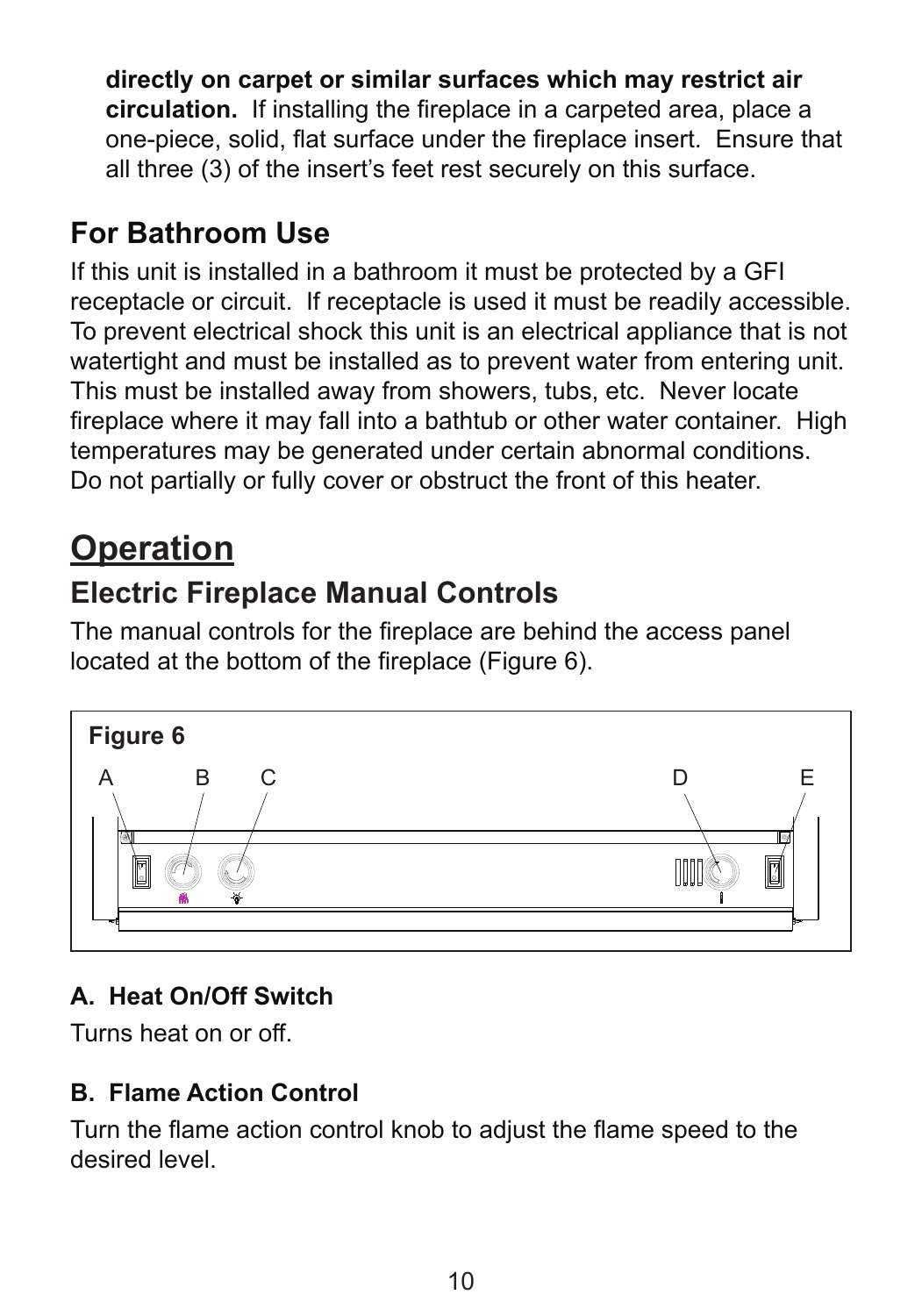#### **C. Interior Light Control**

Turn the interior light control knob to increase or decrease the brightness of the interior light.

#### **D. Heater Thermostat Control**

To adjust the temperature to your individual requirements, turn the thermostat control clockwise all the way to turn on the heater. When the room reaches the desired temperature, turn the thermostat knob counter clockwise until you hear a click. Leave in this position to maintain the room temperature at its setting. For additional heat, turn clockwise until you hear the click again and the heater will turn on. To turn the heater off, rotate the knob fully counter clockwise.

#### **E. Main On/Off Switch**

The Main On/Off Switch supplies power to all fireplace functions.

### **Resetting the Temperature Cutoff Switch**

This unit is equipped with a thermostat which controls the temperature of the room by turning the heater on and off. The heater is protected with a safety device to prevent overheating. Should the heater overheat, an automatic cut out will turn the heater off and it will not come back on without being reset. It can be reset by switching the Main On/Off Switch to off and waiting five (5) minutes before switching the unit back on.

**A CAUTION:** If you need to continuously reset the heater, unplug the unit and call Technical Support at 1-888-346-7539. Please have your model and serial number ready when calling.

# **Maintenance**

**A WARNING:** Disconnect power before attempting any maintenance or cleaning to reduce the risk of fire, electric shock or damage to persons.

### **Light Bulb Replacement**

Allow at least five (5) minutes for the light bulbs to cool before touching them to avoid accidental burning of the skin. The light bulbs need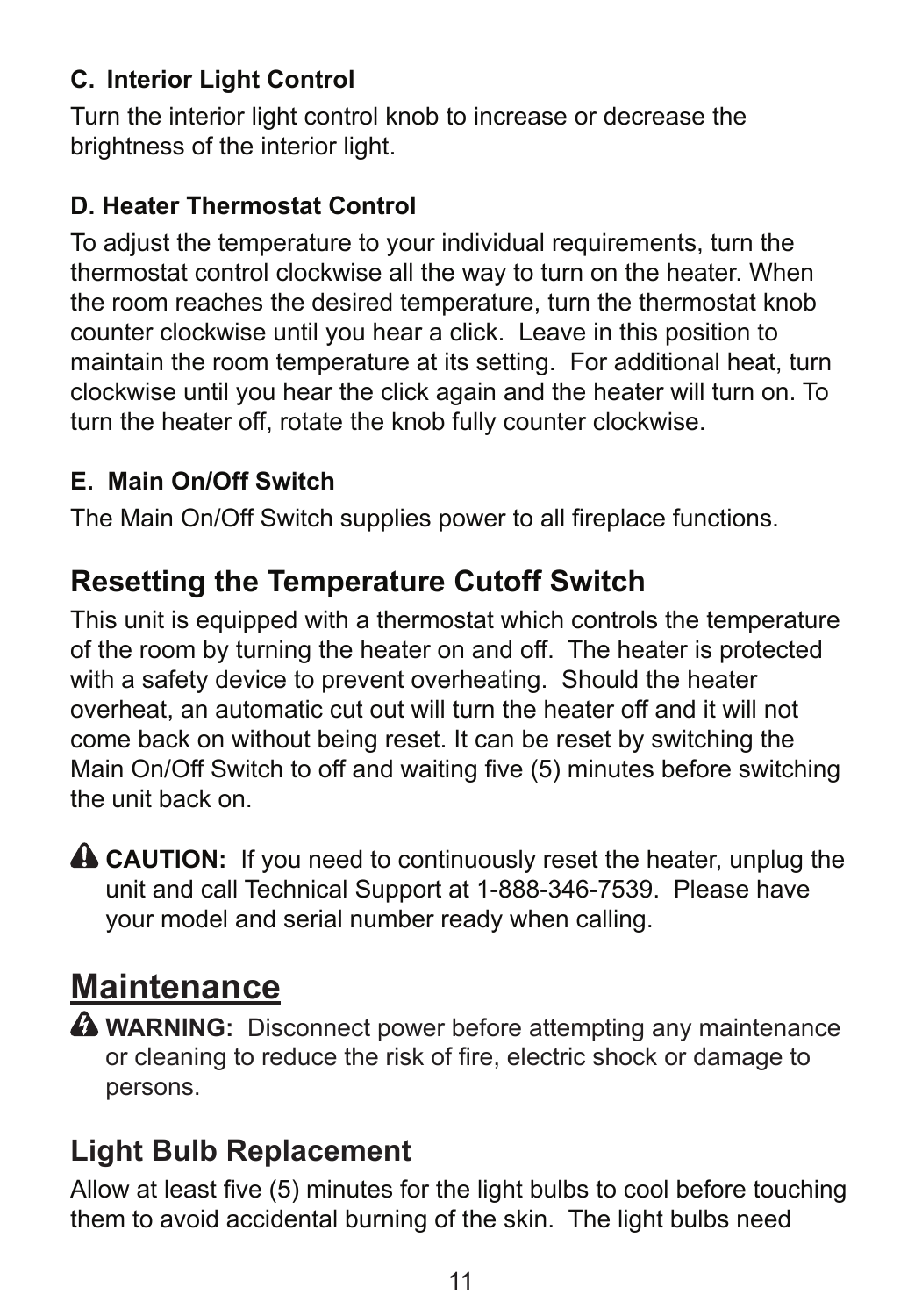to be replaced when you notice a dark section of the flame or when the clarity and detail of the log Ember Bed exterior reduces. There are three (3) bulbs under the Log Set, which generate the flames and embers, and two (2) bulbs above the log that illuminate the log exterior.

#### **Lower Light Bulb Requirements**

Quantity of three (3) clear chandelier or candelabra bulbs with an E-12 (small) socket base, 60 Watt rating. Example: GE 60BC or Philips 60CTC.

#### **Do not exceed 60 Watts per bulb.**

#### **Helpful Hints**

It is a good idea to replace all light bulbs at one time if they are close to the end of their rated life. Group replacement will reduce the number of times you need to open the unit to replace light bulbs.

#### **Replacement:**

- 1. Slide fireplace out of mantel.
- 2. Lay unit on it's back for safe removal of front glass.
- 3. Remove four (4) Phillips screws from the right side of Trim.
- 4 Remove Trim.
- 5. Slide glass to right side of fireplace to remove (Figure 7).



6. Pull the front edge of the plastic Ember Bed or plastic grate up and forward until the rear tab releases from the ledge located at the bottom of the mirror (Figure 8).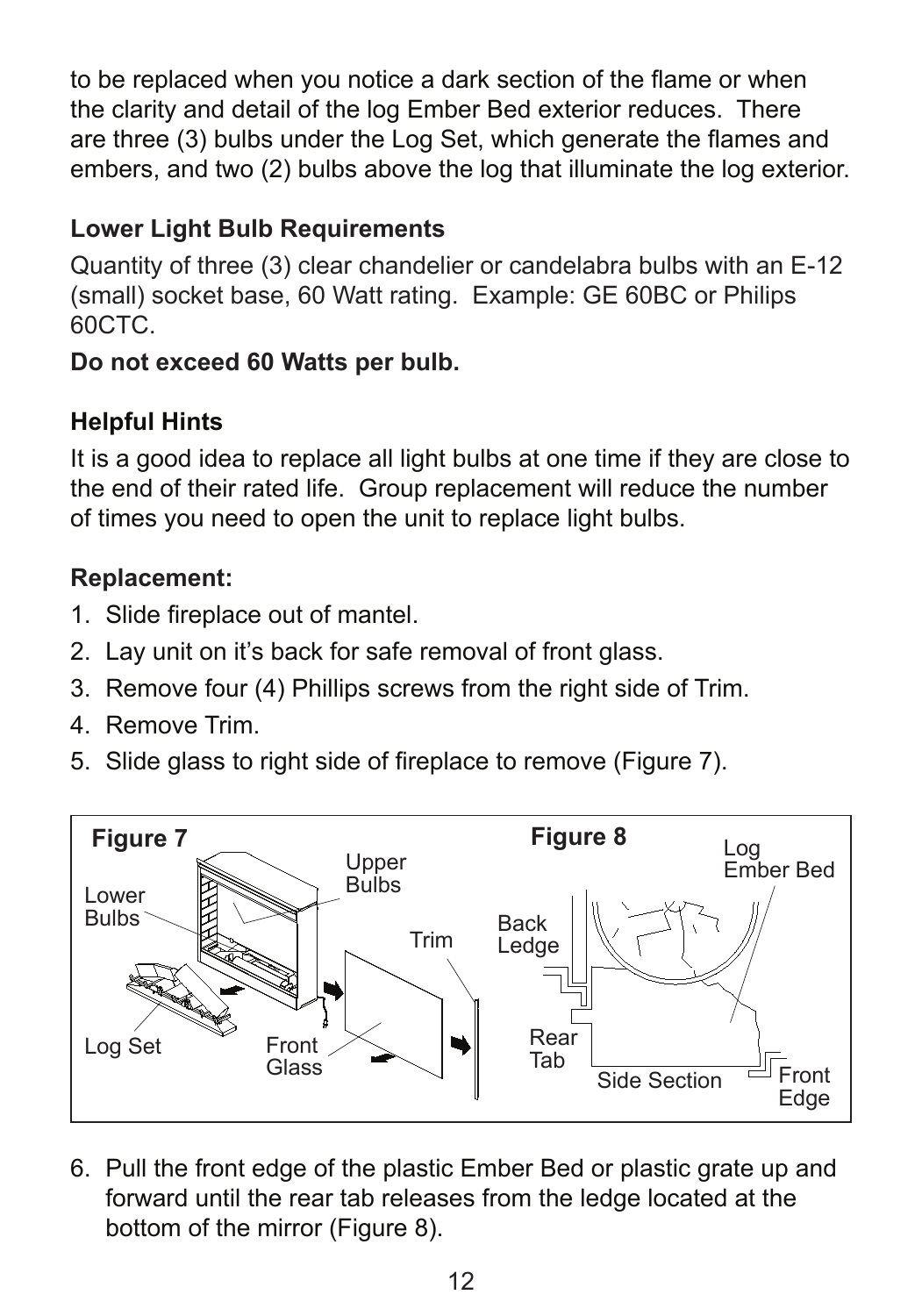- ! **IMPORTANT:** Only handle the Log Set by the Ember Bed.
- ! **NOTE:** Log Set fits tightly into firebox, some force may be necessary to remove.
- 7. Set Log Set in front of fireplace.
- 8. Remove flicker rod by sliding flicker rod to the left away from the flicker motor and lifting out.
- 9. Remove light bracket for easier access to light bulbs.
- 10. Unscrew bulbs counter clockwise.
- 11. Insert new bulbs.
- 12. Replace the Log Set by inserting the front edge of the fireplace and push down on the rear edge of the Ember Bed until it snaps into place (Figure 8).
- 13. Lay unit on it's back and slide front glass back into position and attach trim.
- ! **NOTE:** Ensure the Log Set is installed tightly under the back ledge to prevent light leakage.

#### **Upper Light Bulb Requirements**

Quantity of two (2) clear chandelier or candelabra bulbs with an E-12 (small) socket base, 15 Watt rating.

#### **Do not exceed 25 Watts per bulb.**

#### **To access the upper light bulb area:**

- 1. Slide fireplace out of mantel.
- 2. Lay unit on it's back for safe removal of Front Glass.
- 3. Remove four (4) Phillips screws from right side of Trim.
- 4. Remove Trim.
- 5. Slide glass to the right side of the fireplace to remove (Figure 7).
- 6. Upper bulbs are located in the upper left and upper right corners of fireplace.
- 7. Unscrew bulbs counter clockwise.
- 8. Insert new bulbs.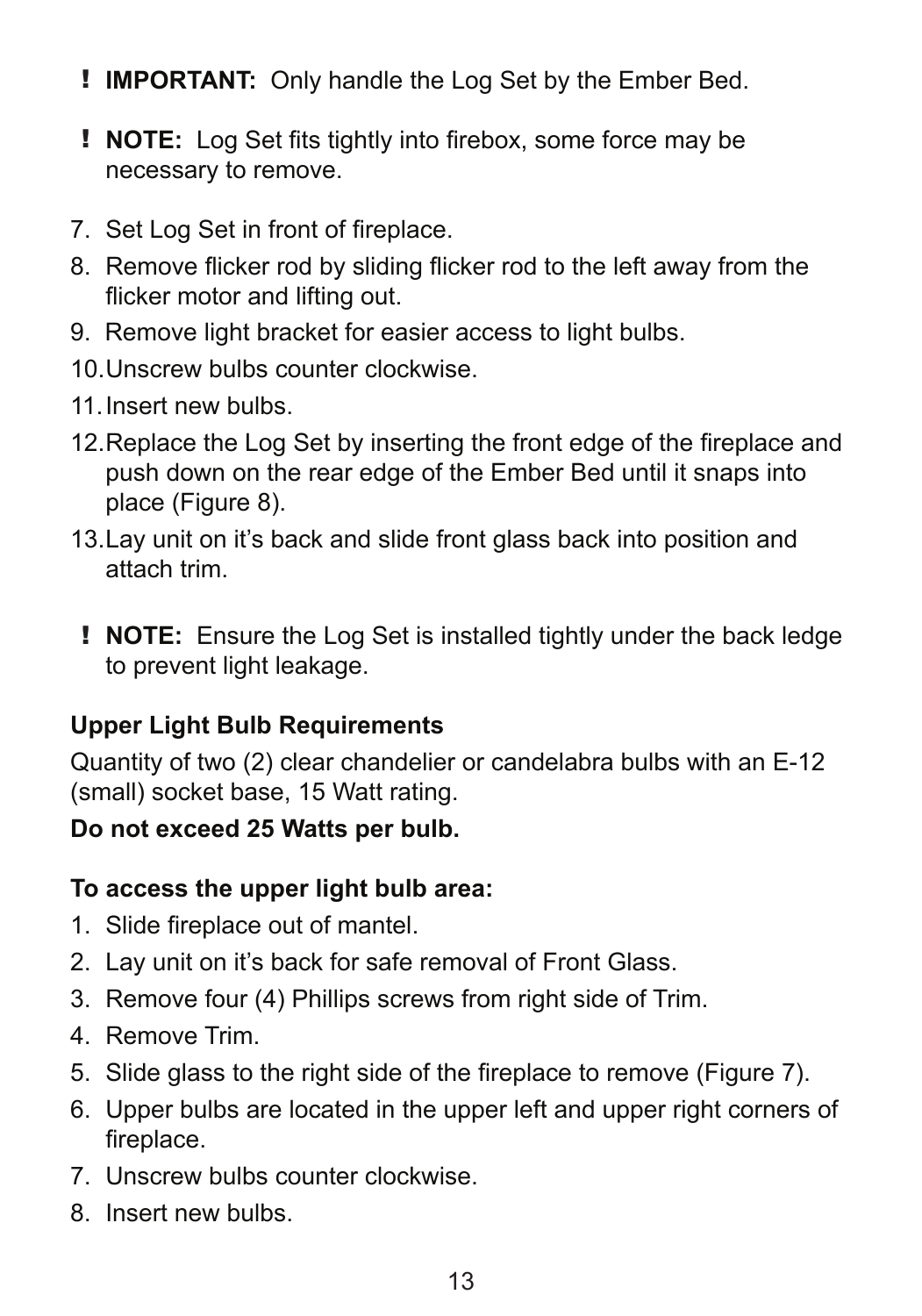9. Lay unit on it's back slide front glass back into position and attach Trim.

# **Glass Cleaning**

The glass is cleaned in the factory during the assembly operation. During shipment, installation, handling, etc., the clear door may collect dust particles, these can be removed by dusting lightly with a clean dry cloth.

To remove fingerprints or other marks, the clear door can be cleaned with a damp cloth.

# **Fireplace Surface Cleaning**

Use a cloth dampened with warm water only to clean painted surfaces of the electric fireplace. Do not use abrasive cleaners.

# **Two Year Limited Warranty**

#### *Products to which this limited warranty applies*

This limited warranty applies to your newly purchased Dimplex electric fireplace. This limited warranty applies only to purchases made in any province of Canada except for Yukon Territory, Nunavut, or Northwest Territories or in any of the 50 States of the USA (and the District of Columbia) except for Hawaii and Alaska. This limited warranty applies to the original purchaser of the product only and is not transferable.

#### *Products excluded from this limited warranty*

Light bulbs are not covered by this limited warranty and are the sole responsibility of the owner/purchaser. Products purchased in Yukon Territory, Nunavut, Northwest Territories, Hawaii, or Alaska are not covered by this limited warranty. Products purchased in these States, provinces, or territories are sold AS IS without warranty or condition of any kind (including, without limitation, any implied warranties or conditions of merchantability or fitness for a particular purpose) and the entire risk of as to the quality and performance of the products is with the purchaser, and in the event of a defect the purchaser assumes the entire cost of all necessary servicing or repair.

#### *What this limited warranty covers and for how long*

Products, other than fireplace surrounds (mantels) and trims, covered by this limited warranty have been tested and inspected prior to shipment and, subject to the provisions of this warranty, Dimplex warrants such products to be free from defects in material and workmanship for a period of 2 years from the date of the first purchase of such products.

Dimplex fireplace surrounds (mantels) and trims covered by this limited warranty have been tested and inspected prior to shipment and, subject to the provisions of this warranty, Dimplex warrants such products to be free from defects in material and workmanship for a period of 1 year from the date of first purchase of such products.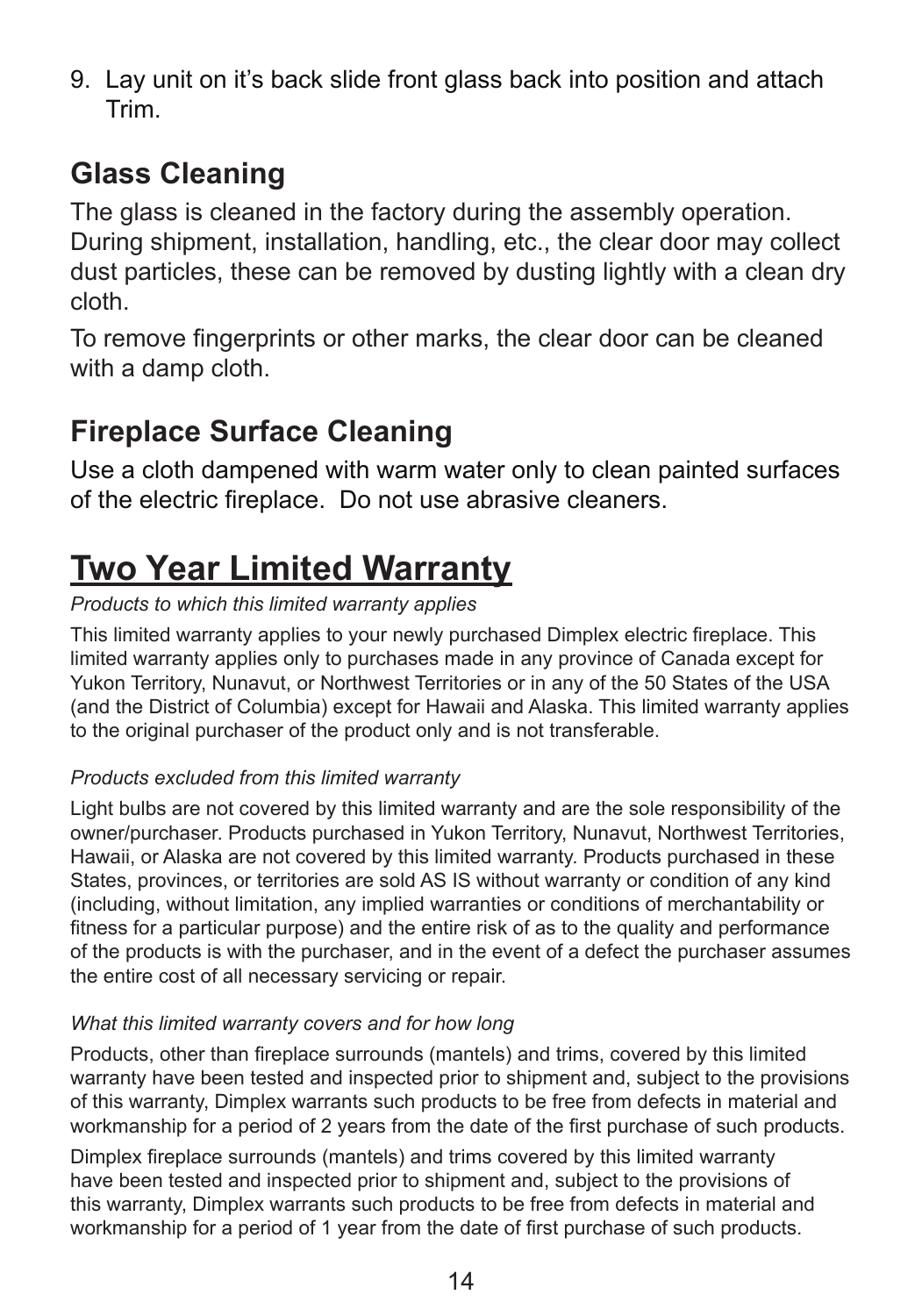The limited 2 year warranty period for products other than fireplace surrounds (mantels) and trims and the limited 1 year warranty period for fireplace surrounds (mantels) and trims also applies to any implied warranties that may exist under applicable law. Some jurisdictions do not allow limitations on how long an implied warranty lasts, so the above limitation may not apply to the purchaser.

#### *What this limited warranty does not cover*

This limited warranty does not apply to products that have been repaired (except by Dimplex or its authorized service representatives) or otherwise altered. This limited warranty does further not apply to defects resulting from misuse, abuse, accident, neglect, incorrect installation, improper maintenance or handling, or operation with an incorrect power source.

#### *What you must do to get service under this limited warranty*

Defects must be brought to the attention of Dimplex Technical Service by contacting Dimplex at 1-888-DIMPLEX (1-888-346-7539), or 1367 Industrial Road, Cambridge Ontario, Canada N1R 7G8. Please have proof of purchase, catalogue/model and serial numbers available when calling. Limited warranty service requires a proof of purchase of the product.

#### *What Dimplex will do in the event of a defect*

In the event a product or part covered by this limited warranty is proven to be defective in material or workmanship during (i) the 2 year limited warranty period for products other than fireplace surrounds (mantels) and trims, and (ii) the 1 year limited warranty period for surrounds (mantels) and trims, you have the following rights:

- Dimplex will in its sole discretion either repair or replace such defective product or part without charge. If Dimplex is unable to repair or replace such product or part, or if repair or replacement is not commercially practicable or cannot be timely made, Dimplex may, in lieu of repair or replacement, choose to refund the purchase price for such product or part.
- Limited warranty service will be performed solely by dealers or service agents of Dimplex authorized to provide limited warranty services.
- For products other than surrounds (mantels) and trims, this 2 year limited warranty entitles the purchaser to on-site or in-home warranty services. Accordingly, Dimplex will be responsible for all labour and transportation associated with repairing or replacing the product or part except as follows: (i) charges which may be levied for travel costs incurred to travel to the purchaser's site where the product is located if the purchaser's site is beyond 30 miles (48 km) from the closest service depot of Dimplex's dealer or service agent; and (ii) the purchaser is solely responsible for providing clear access to all serviceable parts of the product.
- • For surrounds (mantels) and trims, this 1 year limited warranty does not entitle the purchaser to on-site or in-house warranty services. The purchaser is responsible for removal and transportation of the surrounds (mantels) and trims (and any repaired or replacement product or part) to and from the authorized dealer's or service agent's place of business. On-site or in-home services for surrounds (mantels) and trims may be performed at the purchaser's specific request and expense at Dimplex's then current rates for such services. Dimplex will not be responsible for, and this limited